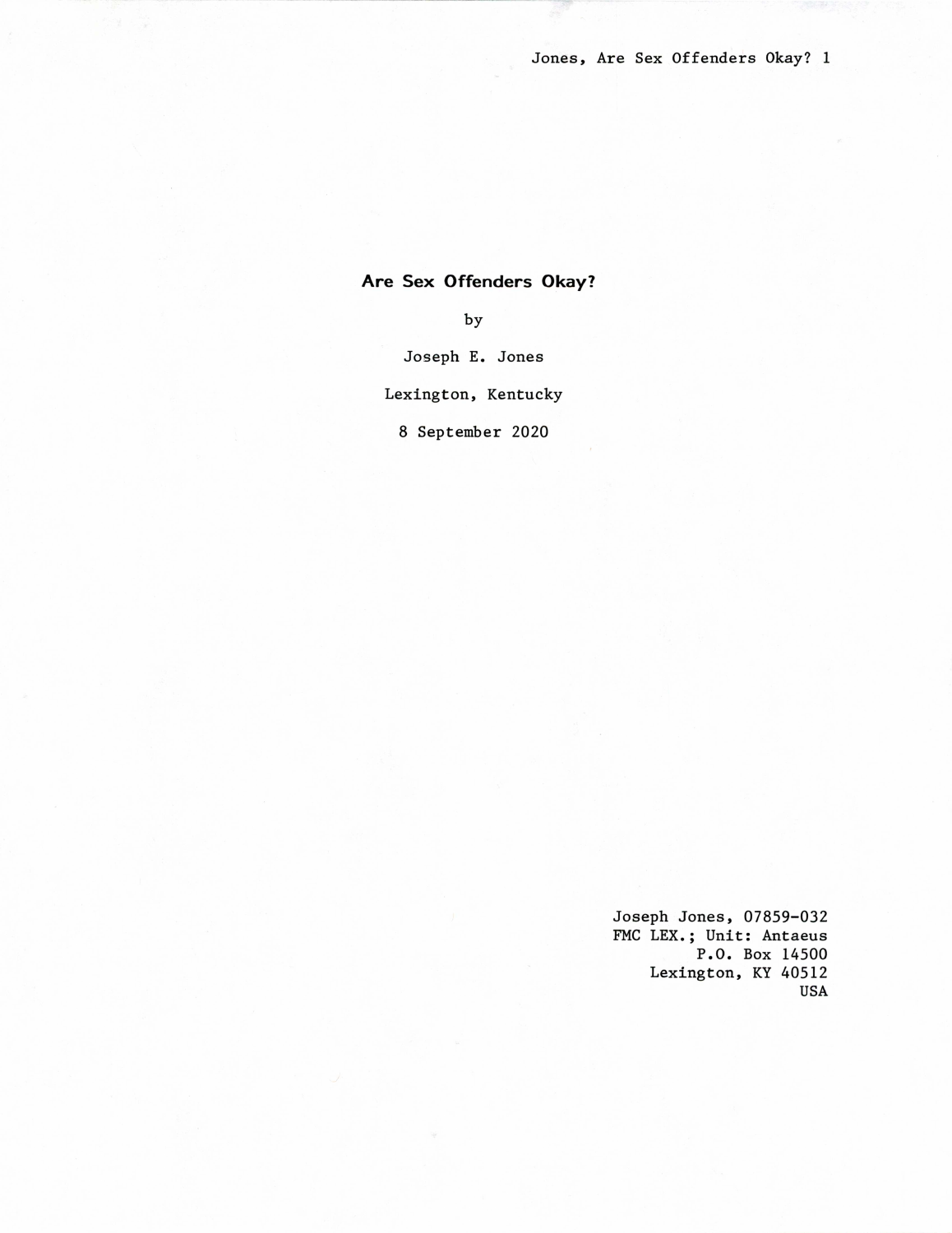## Abstracts

é.

Social theory insists sex offenders (abbreviated SOs) are not okay. In contrast, new theories assert SOs are human, with a unique (if rather deviant) sexuality. Public perceptions hamper new theories by reliance upon labeling, prejudices, and maintaining fear and anger. These have led to vigilantes, hatred, and denial of equal opportunities for SOs. Promotion of hostilities continue oppressions. A new theory, however, includes therapies to help each SO manage their deviances. Conversely, treatment of SOs includes placement upon a sex offender registry, polygraphs, and other monitoring that is now facing challenges by new theories, which see these old actions as punitive and counter-productive.